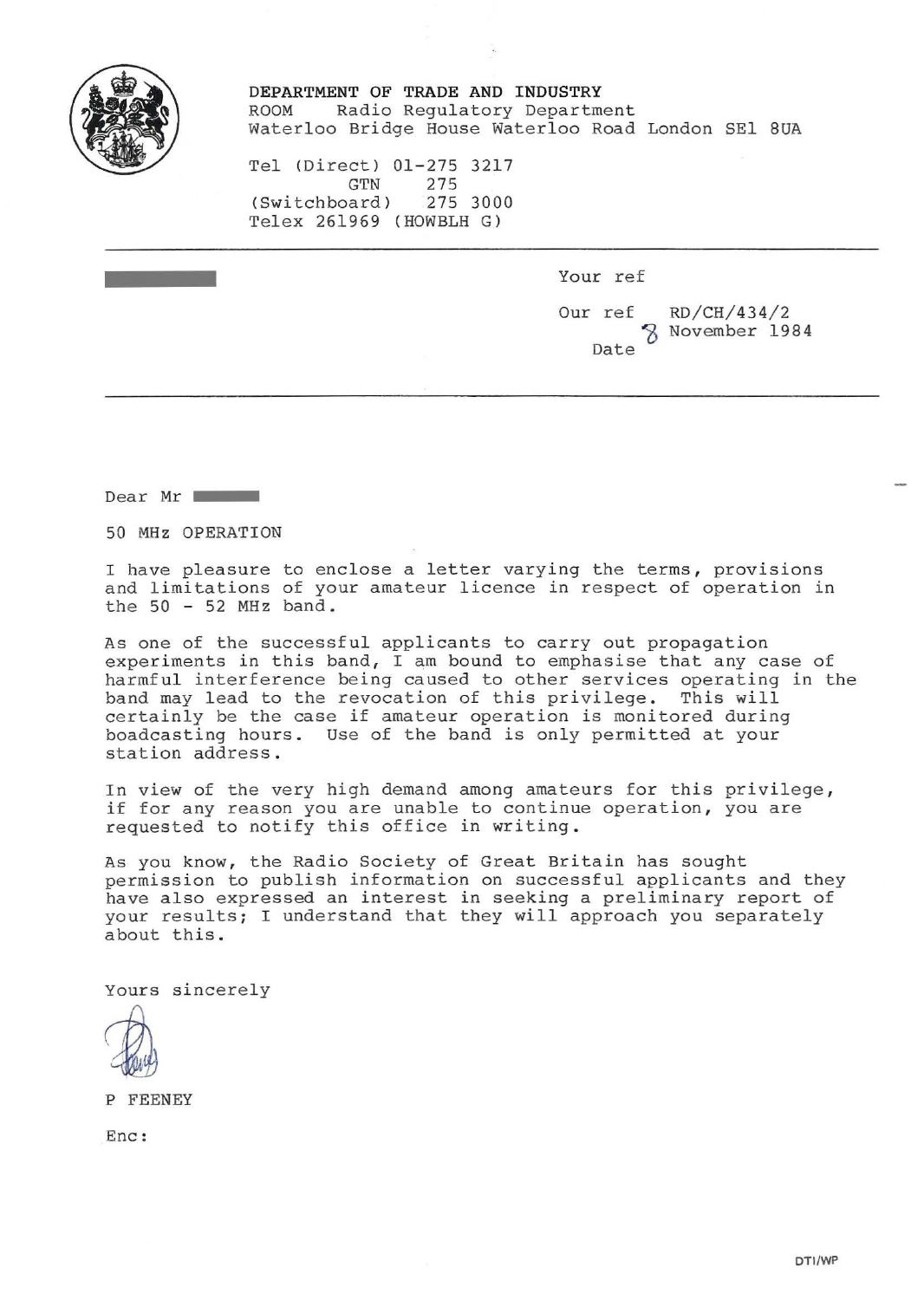

**DEPARTMENT OF TRADE AND INDUSTRY**  Radio Regulatory Department Waterloo Bridge House Waterloo Road London SEl BUA

Tel (Direct) 01-275 3217<br>GTN 275 GTN 275<br>ard) 275 3000 (Switchboard) Telex 261969 (HOWBLH G)

Your ref

Our ref RD/CH/434/2 8 November 1984 Date

Dear Sir

1. This letter varies the terms, provisions and limitations of your Amateur Licence G to allow you to carry out propagation experiments in the 50 - 52 MHz band at your station address only; mobile working and use at a temporary location are strictly forbidden.

2. Interference must not be caused to other services and your station has no protection against other services.

3. The power and classes of emission shall be as for band  $70.025 - 70.5$  MHz.

4. You may only operate your station in the 50 - 52 MHz band outside UK television broadcasting hours.

5. These variations are given pursuant to Section 1 (4) of the Wireless Telegraphy Act 1949 and clause 12 of the said Amateur Licence. They shall take effect forthwith, and remain in force until further notice, provided that if at any time you no longer require this facility you notify the issuing office in writing.

for the Secretary of State for Trade and Industry